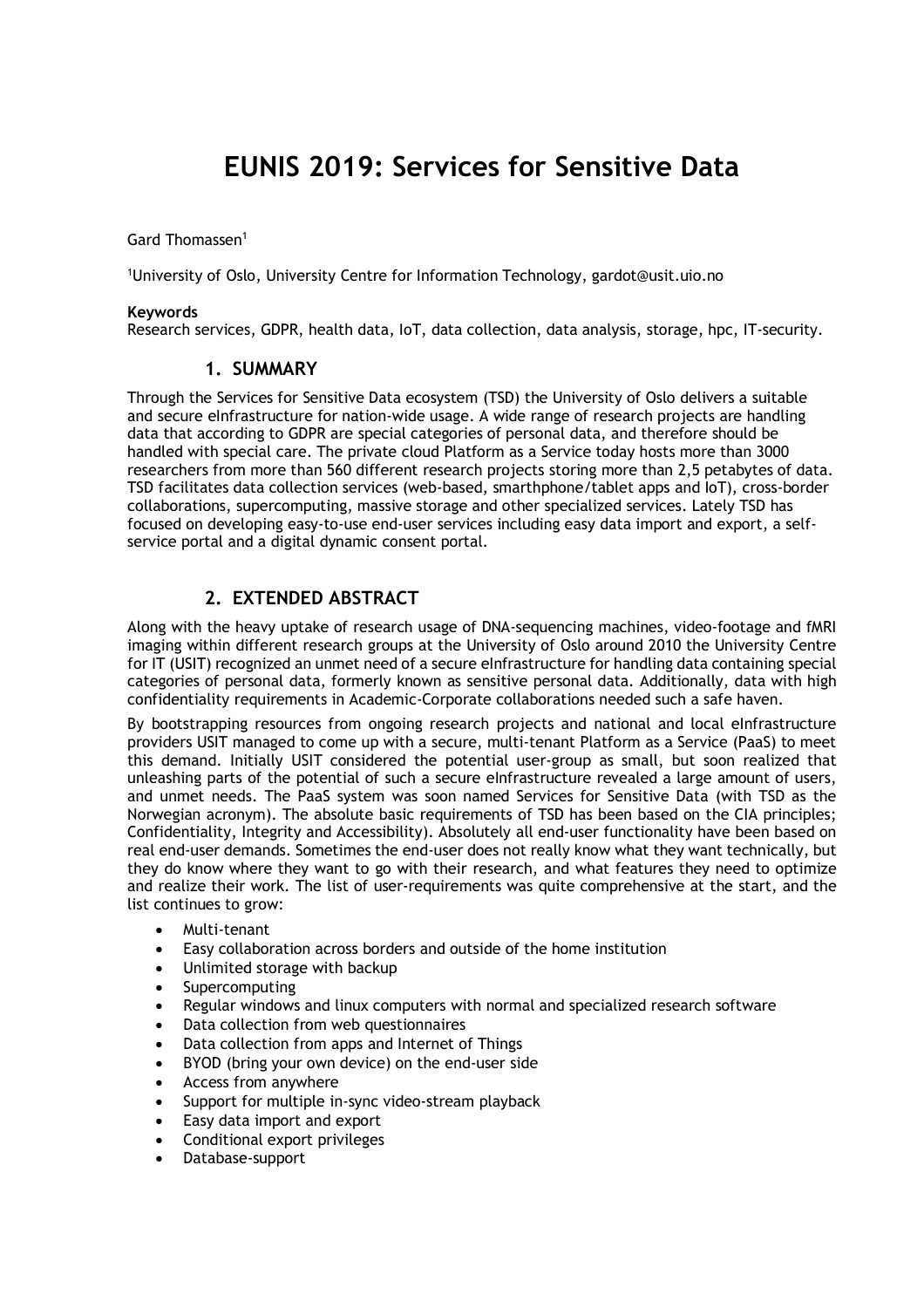- Low cost
- High availability
- Self service

And the internal list of system operations and architecture requirements was no less of a challenge:

- High level of security (Confidentiality)
- Research project separation (Integrity)
- High availability (A)
- 2-factor login
- Minimum usage of non-personal sys-admin-users
- Granular access even for sys-admin
- As little deviation from regular USIT operations and technology as possible
- Cheap and easy operations
- Self service

During the first two years of operations the major child-diseases have been removed and the system now is stable with a guaranteed availability of 95% per year, with a measured availability of approximately 98% in 2018. The TSD system has seen an immense growth of research projects and



totals 560 projects as of 1st of March 2019, see figure 1. The TSD system today has a 2000+ AMD 7551 core high performance computer with 8 GiBs of RAM pr core and additionally three nodes for Artificial Intelligence and Machine Learning algorithms boasting a total of 6 V100 nVidia GPUs. Regarding storage TSD is in the process of storage system renewal and the procurement is ongoing. TSD is aiming at a approximately 4 PiBs of storage during this procurement, and TSD are also renewing the VMWare based virtualization infrastructure.

Since 2016 the main focus has been on availability and continued security work, but not at least on automation, self-service and end-user services. The data collection capacity scales freely, and today TSD receives 100.000-150.000 end-user survey replies per week, and the system has been found capable of 100.000 replies per hour without stressing the servers. The data collection services have been an immense success for research usage, and for special cases TSD has programmed smartphone and tablet applications for dedicated usage. Further, TSD has made a secure smartphone Dictaphone and will probably release a similar smartphone video-recorder during 2019. In all such use-cases there is an immense focus on built-in privacy, and in 2018 TSD in combination with the onlkine survey system called "Nettskjema" made second place in the "National championship of innovation, IT and built-in privacy". All replies are delivered as PGP encrypted files, where each research project has their own key, and the TSD system automatically decrypts and organizes the incoming data for each project each night.

The major development of 2018 was a digital dynamic consent system that enables online digital level 4 (highest public digital security level in Norway) signatures on consent forms, a website where respondents may check, track and revoke their consents. And a portal and API-service for researchers where they have full insight and audit trail of all consents belonging to their project. The system of course opens for manual insertions of paper-consents in the cases where digital signatures is impossible. This is a major step towards build-in privacy and the right to control your own data as stated by the GDPR.

Today TSD is a national eInfrastructure in Norway provided through Uninett Sigma2 AS (the national provider of storage and high performance computing for Norwegian Research use), and operated and developed by the University of Oslo. All major Universities and University Hospitals of Norway have one or more research projects hosted by TSD, and all Norwegian researchers may apply for free or heavily subsidized compute and storage resources through Uninett Sigma2 AS. TSD is even available to EEC researchers as a service on the EOSC-HUB.